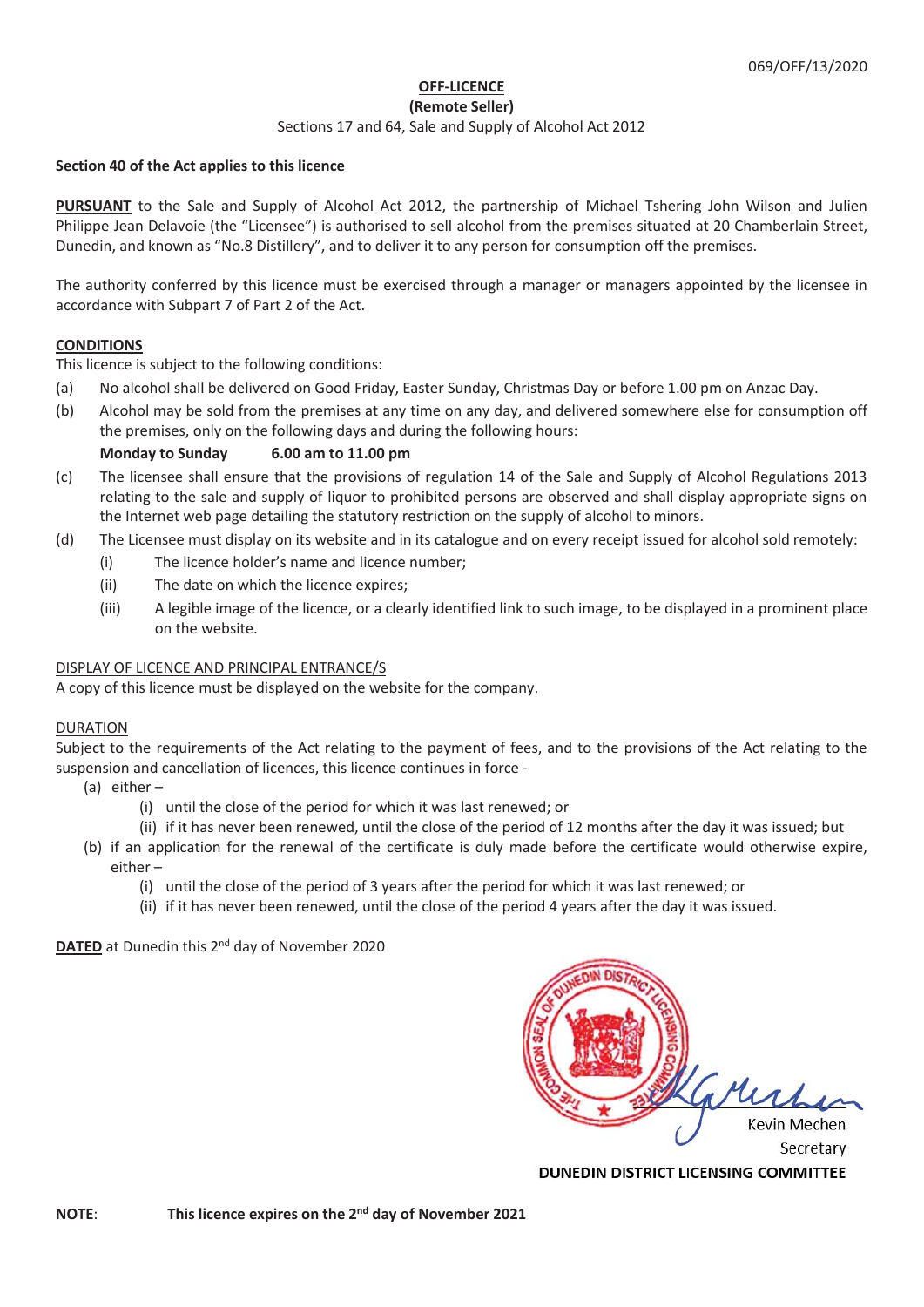Decision No. 2020/30/OFF

**IN THE MATTER** of the Sale and Supply of Alcohol Act

2012

 **AND**

**IN THE MATTER** of an application by the partnership of Michael Tshering John Wilson and Julien Philippe Jean Delavoie (the "Applicant") for an off-licence pursuant to s.99 of the Act, endorsed pursuant to section 40 of the Act (remote seller), in respect of premises situated at 20 Chamberlain Street, Dunedin, and known as "No.8 Distillery"

### **DECISION OF THE DUNEDIN DISTRICT LICENSING COMMITTEE**

In accordance with section 191(2) of the Sale and Supply of Alcohol Act 2012 this application has been considered under delegated authority.

#### **DECISION**

This is an application by the partnership of Michael Tshering John Wilson and Julien Philippe Jean Delavoie (the "Applicant") for an off-licence, endorsed as a remote seller, in respect of premises situated at 20 Chamberlain Street, Dunedin, and known as the "No.8 Distillery".

The application is in respect of premises in which the principal business is the sale of alcohol.

The application was duly advertised and no objection or notice of desire to be heard has been received. Accordingly, we deal with the matter on the papers.

The premises is for a remote seller therefore there will be no pick-ups from the abovementioned address.

Although sales are made remotely, the licensee must ensure a certified manager is appointed to the business at all times.

Remote sellers have different requirements to other premises. The first is a response to the fact the buyer is not confronted at the time of purchase and to this end, regulation 14 of the Sale and Supply of Alcohol Regulations 2013 details the requirements imposed on licensees to ensure prohibited people do not purchase alcohol. This regulation is reproduced here for clarity:

### *14 Reasonable steps to verify that people not under purchase age*

*(1) The procedures described in subclauses (2) to (4) are reasonable procedures for the purposes of complying with section 59(3) of the Act (which requires the holder of an off-licence to take reasonable steps to verify that the buyer of any alcohol that the holder sells by remote sale (and, if a person other than the buyer is to receive it, to verify that the receiver) is not under the purchase age).*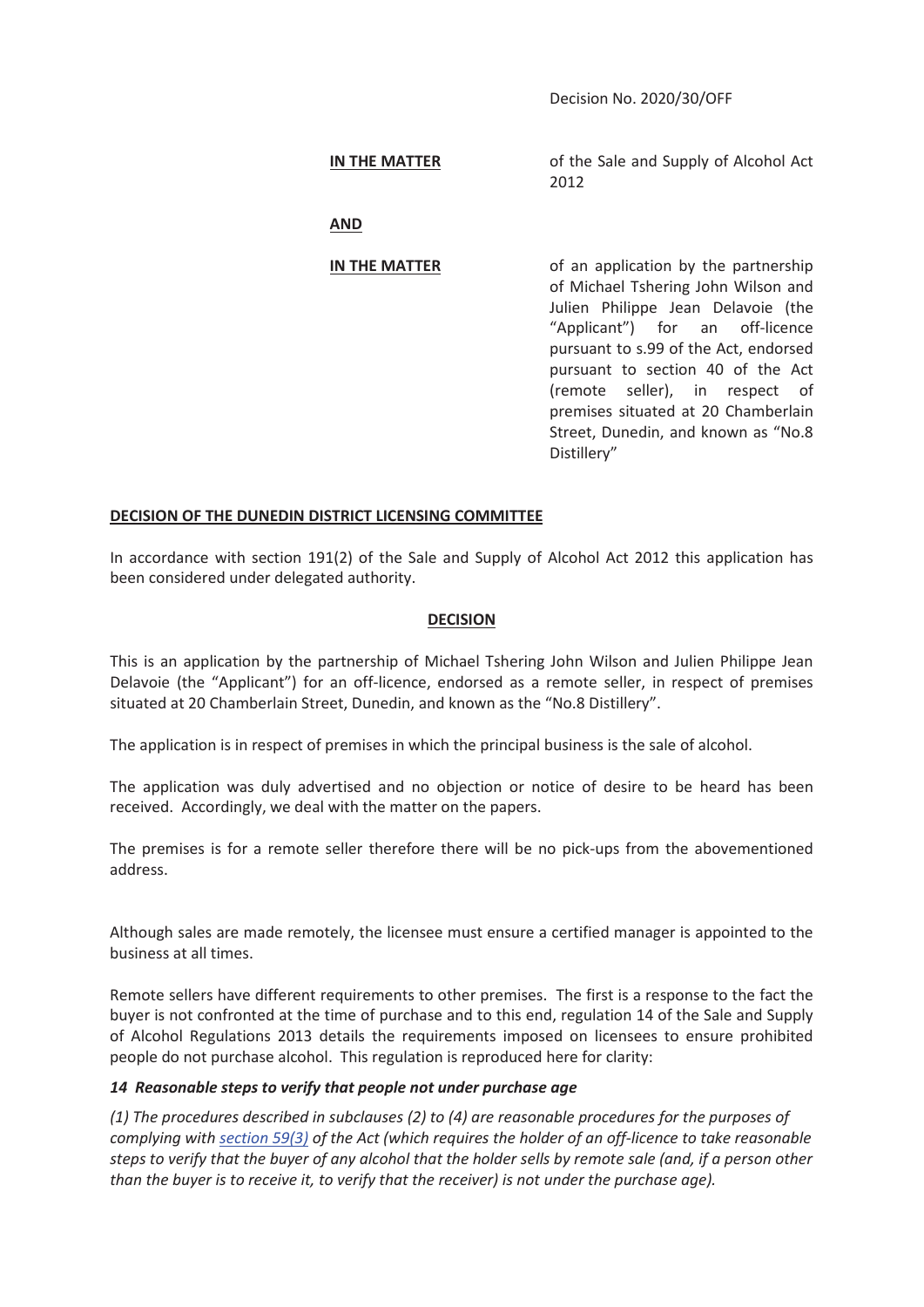*(2) In the case of an order made using an internet site, the procedure is to—* 

- *(a) ask the prospective buyer to declare, by ticking an on-screen box, that he or she is 18 years of age or over (and, where a prospective receiver is involved, that the prospective receiver is also 18 years of age or over)—* 
	- *(i) once when the prospective buyer first enters the internet site; and*
	- *(ii) again, immediately before the sale of any alcohol is completed; and*
- *(b) refuse to sell alcohol to the prospective buyer unless, on both occasions, he or she declares that he or she is 18 years of age or over (and, where a prospective receiver is involved, also declares that the prospective receiver is 18 years of age or over).*
- *(3) In the case of a telephone order, the procedure is to—* 
	- *(a) ask the prospective buyer to declare, orally, that he or she is 18 years of age or over (and, where a prospective receiver is involved, that the prospective receiver is also 18 years of age or over)—* 
		- *(i) once when the conversation concerned begins; and*
		- *(ii) again, immediately before the conversation is completed; and*
	- *(a) refuse to sell alcohol to the prospective buyer unless, on both occasions, he or she declares that he or she is 18 years of age or over (and, where a prospective receiver is involved, also declares that the prospective receiver is 18 years of age or over).*
- *(4) In the case of an order made on a physical order form, the procedure is to—* 
	- *(a) ensure that the form—* 
		- *(i) requires the prospective buyer to sign the form at a place at or near its end; and*
		- *(ii) contains 2 requests for the prospective buyer to declare, by ticking a box, that he or she is 18 years of age or over (and, where a prospective receiver is involved, that the prospective receiver is also 18 years of age or over)—* 
			- *(A) one at the beginning of the form; and*
			- *(B) the other, immediately before the place on the form where the prospective buyer is required to sign it; and*
	- (b) *refuse to sell alcohol to the prospective buyer unless he or she has ticked both boxes and signed the form.*

Regulation 15 describes the information to be provided by remote sellers. When using an internet website, the licence holder must display prominently on the website, any catalogue produced and every receipt issued for alcohol sold remotely:

- (a) The licence holder's name and licence number
- (b) The date the licence expires.
- (c) And in addition to this either a legible image of the licence, or a clearly identified link to such image, must be clearly displayed on the website.

The licence will be subject to the following conditions:

- (a) No alcohol shall be delivered on Good Friday, Easter Sunday, Christmas Day or before 1.00 pm on Anzac Day.
- (b) Alcohol may be sold from the premises at any time on any day, and delivered somewhere else for consumption off the premises, only on the following days and during the following hours:

 **Monday to Sunday 6.00 am to 11.00 pm**